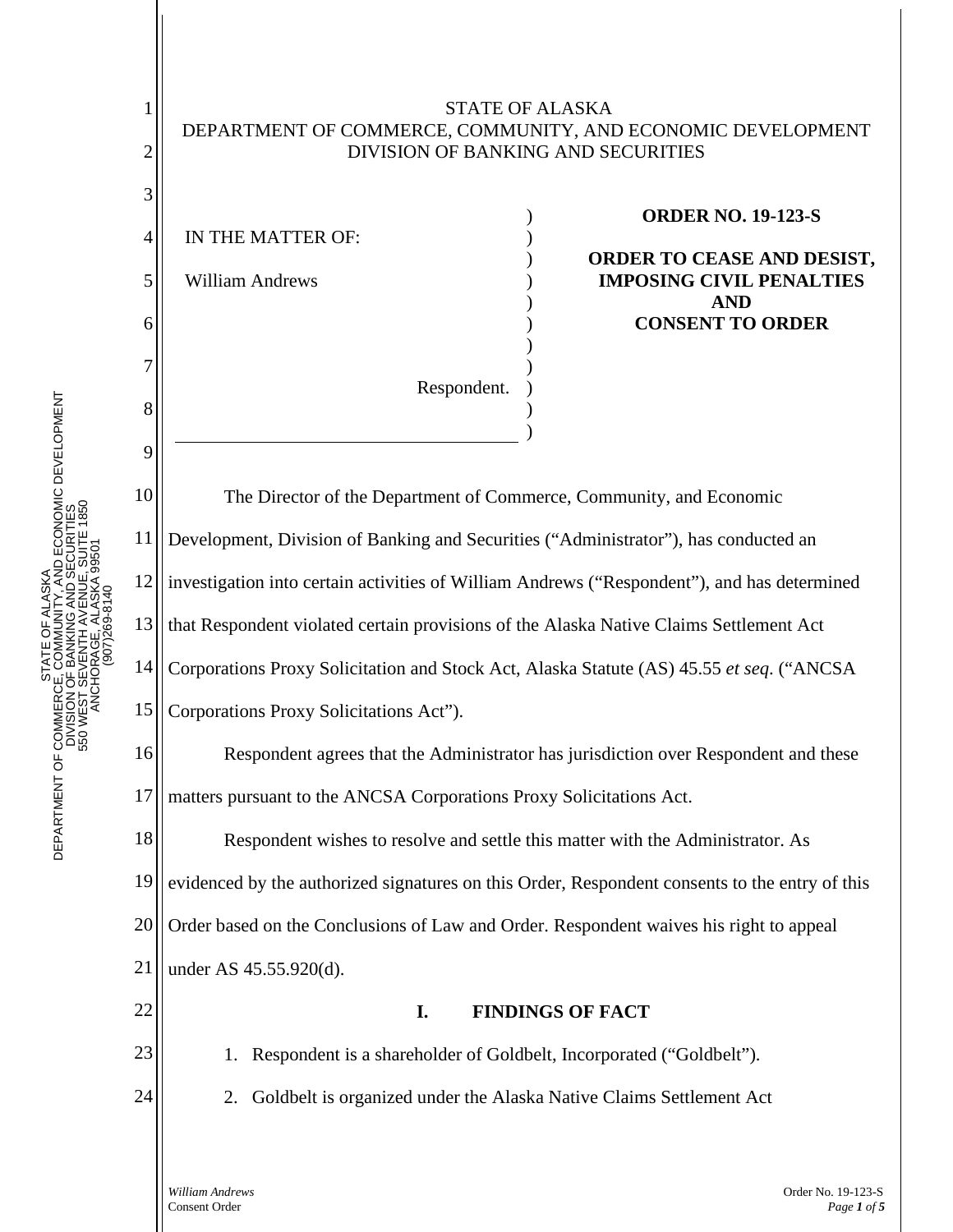1 ("ANCSA"), 43 U.S.C. 1601 *et seq*.

2 3 3. Goldbelt has certified to the Administrator that it has more than 500 shareholders and total assets exceeding \$1,000,000.

4. "G.D." is a former employee of Goldbelt.

5 6 7 8 9 10 11 12 13 5. On or about June 2019, Respondent published a series of Facebook posts to the "Goldbelt Shareholders" Facebook page. One of Respondent's Facebook posts stated: "We can't be profitable with \$220+ [*sic*] million so now we'll be profitable with another x amount [*sic*] of millions?" A second Facebook post stated: "Again tho- [*sic*] the \$220+ [*sic*] million haven't made us any money." A third Facebook post stated: "[G.D.] has been recycled into the 8(a) pool. As I understand it he's a silent partner in a government subsidiary." A fourth Facebook post stated: "[G.D.] is still collecting paychecks from Goldbelt at our expense." A fifth Facebook post stated: "[S]omething doesn't smell right – decades of underperformance marketed as triumphs measuring gross revenues as profits."

6. Respondent did not file the Facebook posts with the Administrator concurrently with their distribution to shareholders.

7. Respondent did not file with the Administrator a dated, written proxy statement containing the disclosures required under 3 AAC 08.355.

18 19 8. Respondent stated to the Administrator that the "\$220+ million" he referred to in his Facebook posts was Goldbelt's gross revenue.

20 21 9. G.D. is not a partner in a Goldbelt subsidiary and does not receive paychecks from Goldbelt.

10. Goldbelt earned a profit in all fiscal years from 2013 through 2018.

23 24 11. Respondent stated to the Administrator that Goldbelt did not represent its gross revenue as profit.

14

15

16

17

22

4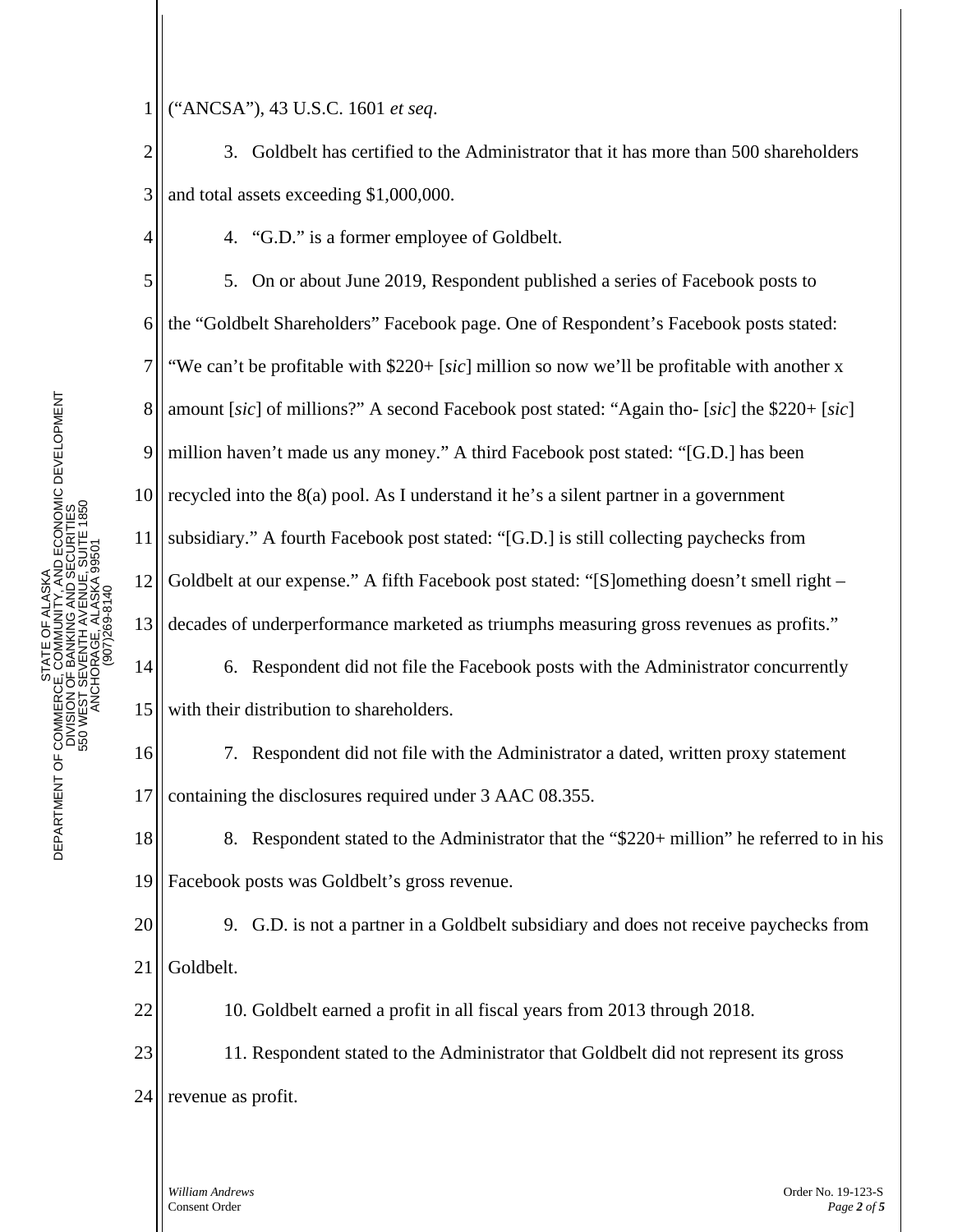| 1              | <b>CONCLUSIONS OF LAW</b><br>П.                                                                |
|----------------|------------------------------------------------------------------------------------------------|
| $\overline{2}$ | 1. Respondent is subject to the filing requirements of AS 45.55.139 because he is a            |
| 3              | shareholder of Goldbelt, and Goldbelt is subject to the filing requirements.                   |
| 4              | 2. The Facebook posts are "proxy statements" as defined in 3 AAC 08.365(14)                    |
| 5              | because they are communications that were made available to shareholders under                 |
| 6              | circumstances reasonably calculated to result in the procurement, withholding or revocation of |
| 7              | a proxy.                                                                                       |
| 8              | 3. Respondent violated 3 AAC 08.307 by failing to file his proxy solicitations                 |
| 9              | concurrently with the Administrator when he distributed them to shareholders.                  |
| 10             | 4. Respondent violated 3 AAC 08.315(a) by materially misrepresenting that                      |
| 11             | Goldbelt was not profitable, that G.D. is a partner in a Goldbelt subsidiary and receives      |
| 12             | paychecks from Goldbelt, and that Goldbelt represented its gross revenue as profit.            |
| 13             | 5. Respondent violated 3 AAC 08.355 by failing to file with the Administrator                  |
| 14             | required disclosures relating to proxy solicitation.                                           |
| 15             | 6. Respondent is subject to a civil penalty pursuant to AS 45.55.920(c) because he             |
| 16             | violated 3 AAC 08.307, 3 AAC 08.315(a), and 3 AAC 08.355.                                      |
| 17             | Ш.<br><b>ORDER</b>                                                                             |
| 18             | Pursuant to AS 45.55.920, and on the basis of the Findings of Fact and Conclusions of          |
| 19             | Law, the Administrator ORDERS Respondent to:                                                   |
| 20             | 1. CEASE AND DESIST from violating the ANCSA Corporations Proxy Solicitations                  |
| 21             | Act.                                                                                           |
| 22             | 2. Comply with all provisions of the ANCSA Corporations Proxy Solicitations Act and            |
| 23             | associated regulations.                                                                        |
| 24             | 3. Pay a civil penalty in the amount one thousand five hundred dollars (\$1,500), with         |
|                |                                                                                                |
|                | William Andrews<br>Order No. 19-123-S<br>Consent Order<br>Page 3 of 5                          |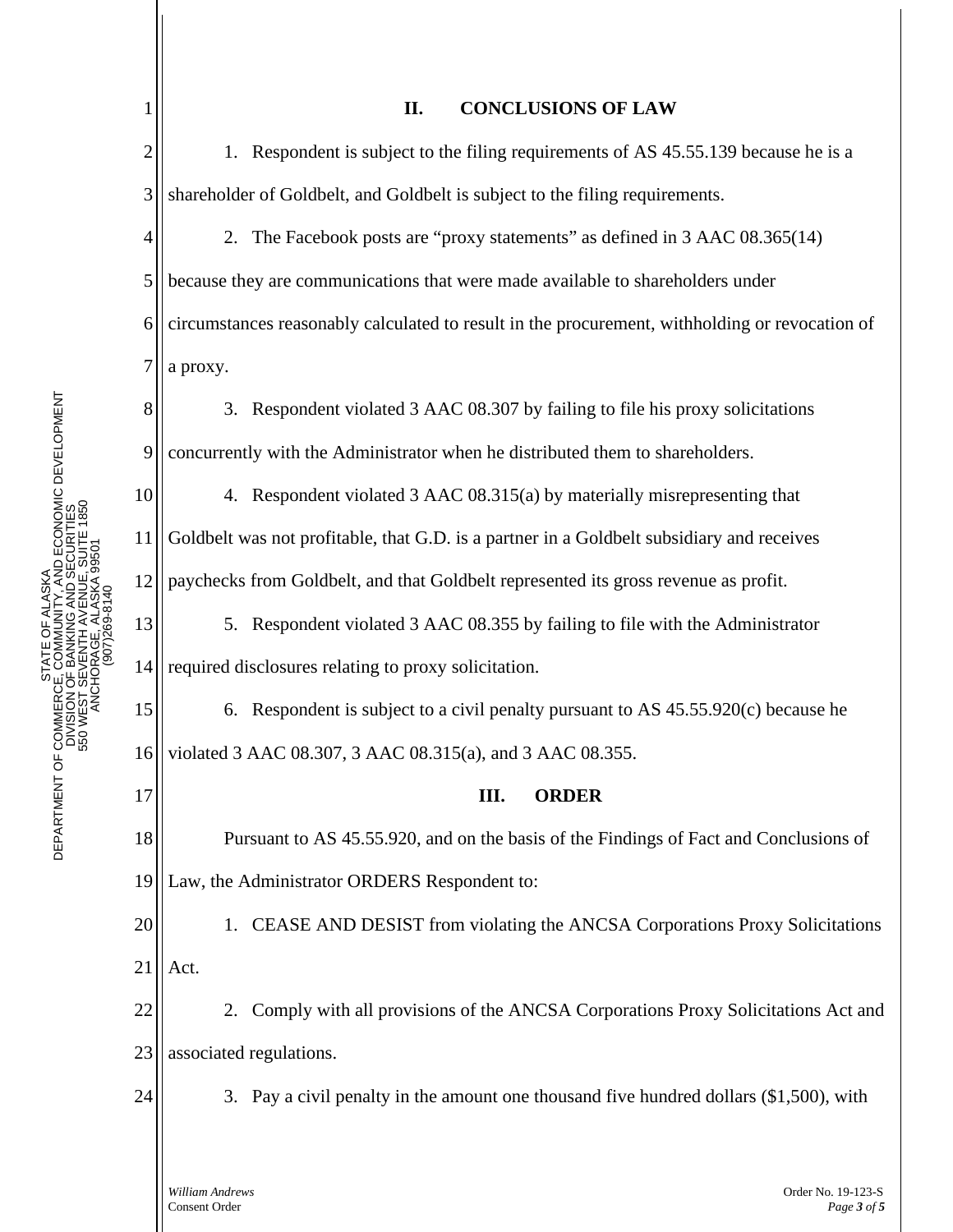

STATE OF ALASKA

STATE OF ALASKA